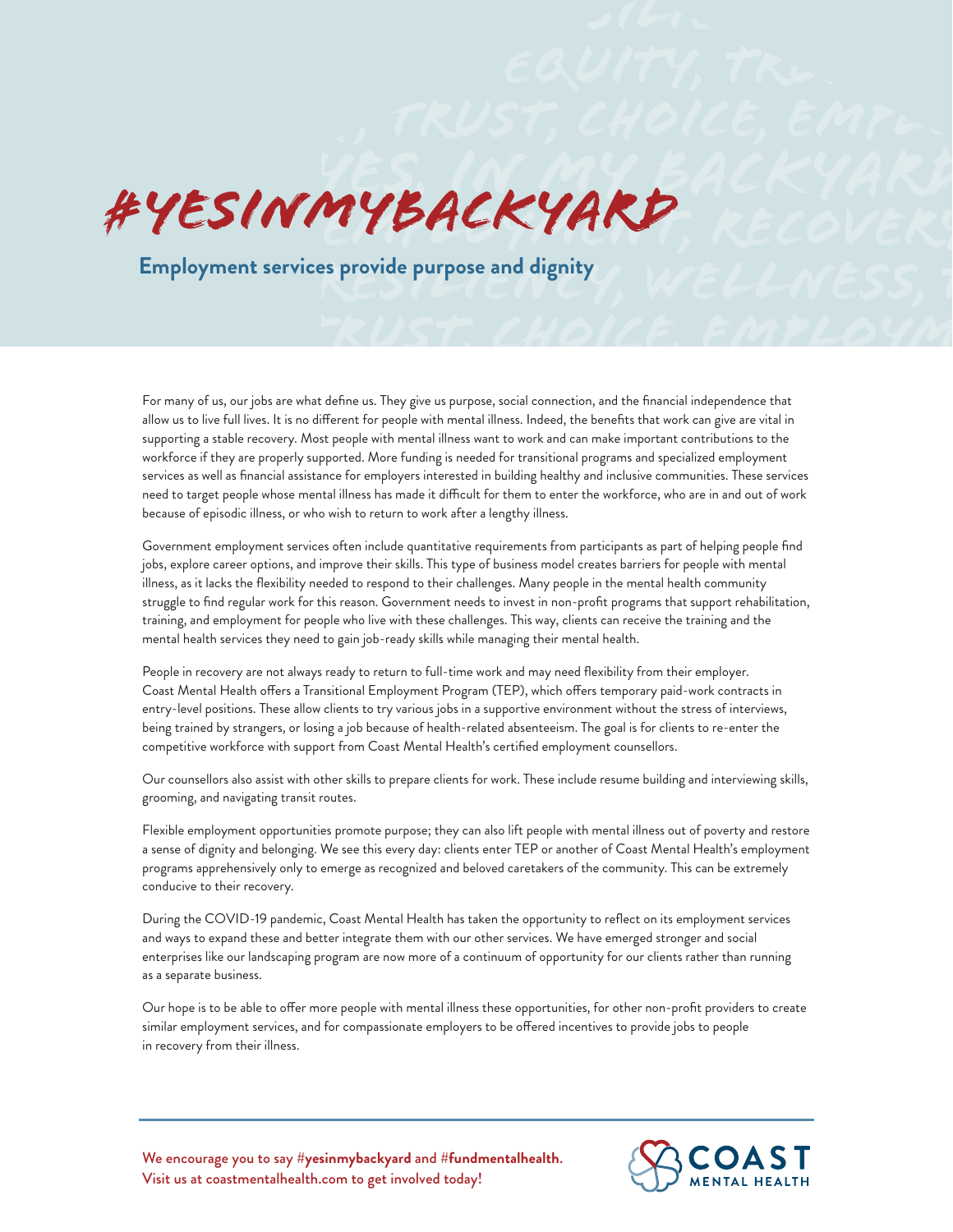

TRUST, CHOICE, EMPLOYM EQUITY, TRUST, CHOICE, EMPLOYMENT, RECOVERY, RECOVERY, RECOVERY, RECOVERY, RECOVERY, RECOVERY, RECOVERY, RECOVERY, RECOVERY, RECOVERY, RECOVERY, RECOVERY, RECOVERY, RECOVERY, RECOVERY, RECOVERY, RECOVERY, RECOVERY, RECOVER **to vulnerable populations**

> The stigma surrounding mental illnesses and addiction exists in all settings including places where people go to receive care. Misconceptions and discrimination can and do occur. Negative attitudes of healthcare workers can contribute significantly to adverse health outcomes and can create barriers for people with mental illness and/or substance use disorders in seeking treatment.

> We hear often from clients that they feel devalued, dismissed, dehumanized, and rejected by the very services that should be helping them. Such responses from healthcare workers compounds clients' feelings of hopelessness and low self-esteem.

Healthcare practitioners are constrained by a lack of training and support. They may feel their hands are tied when the services they want to refer patients to have long waiting lists. Some give patients the impression that people with mental illnesses and substance use disorders are difficult, manipulative, and less deserving of care. Some providers see the illness rather than the person and have pessimistic views about the likelihood of recovery. Healthcare worker burnout and compassion fatigue also contribute to the treatment people with mental illnesses and addictions receive.

This culture of mental health stigma is deeply ingrained in our healthcare system and there is no quick cure. Systemic change is needed in how our healthcare structure perceives and prioritizes people with mental illness and addictions. We need to change how services are developed and delivered, as well as shift attitudes and values of healthcare workers on the frontlines.

Studies show that people with a history of mental illness receive poorer care for their physical health problems. Clients commonly report that healthcare workers do not take their symptoms seriously when seeking care for non-mental health reasons. We find clients receive better treatment when staff accompany them to appointments and act as advocates. Our frontline workers know the clients and have a better understanding of what treatment will work best for them. Funding for more staff, particularly more Indigenous workers, to act as advocates is needed.

We need to integrate clinical care with supportive housing sites to better meet the needs of clients. Having onsite nurses makes a significant difference in dealing with healthcare concerns. The current healthcare system creates situations where clients forget offsite appointments or are challenged when managing multiple appointments at different sites. Clients can also be reluctant to attend unfamiliar sites or places where they have been previously mistreated.

People with mental illness and addictions need treatment plans that are tailored to them and that take into account the chaos in which some of them live. More urgent primary care clinics are needed and we need government to invest in healthcare outreach teams. Community transition care teams, such as the one operating at the Pennsylvania Hotel in Vancouver's Downtown Eastside neighbourhood, have been successful in providing acute care in residential settings. We need more such teams so clients can be treated where they are at and with dignity.

British Columbia is recognized for making progressive changes in the treatment of people with mental illness and addictions. But much more work is needed to overhaul the healthcare system. We urge the government to conduct a study to determine the cost-effectiveness of funding the programs we suggest. Investing in these programs is both the compassionate and the fiscally responsible thing to do.

We encourage you to say **#yesinmybackyard** and **#fundmentalhealth**. Visit us at coastmentalhealth.com to get involved today!

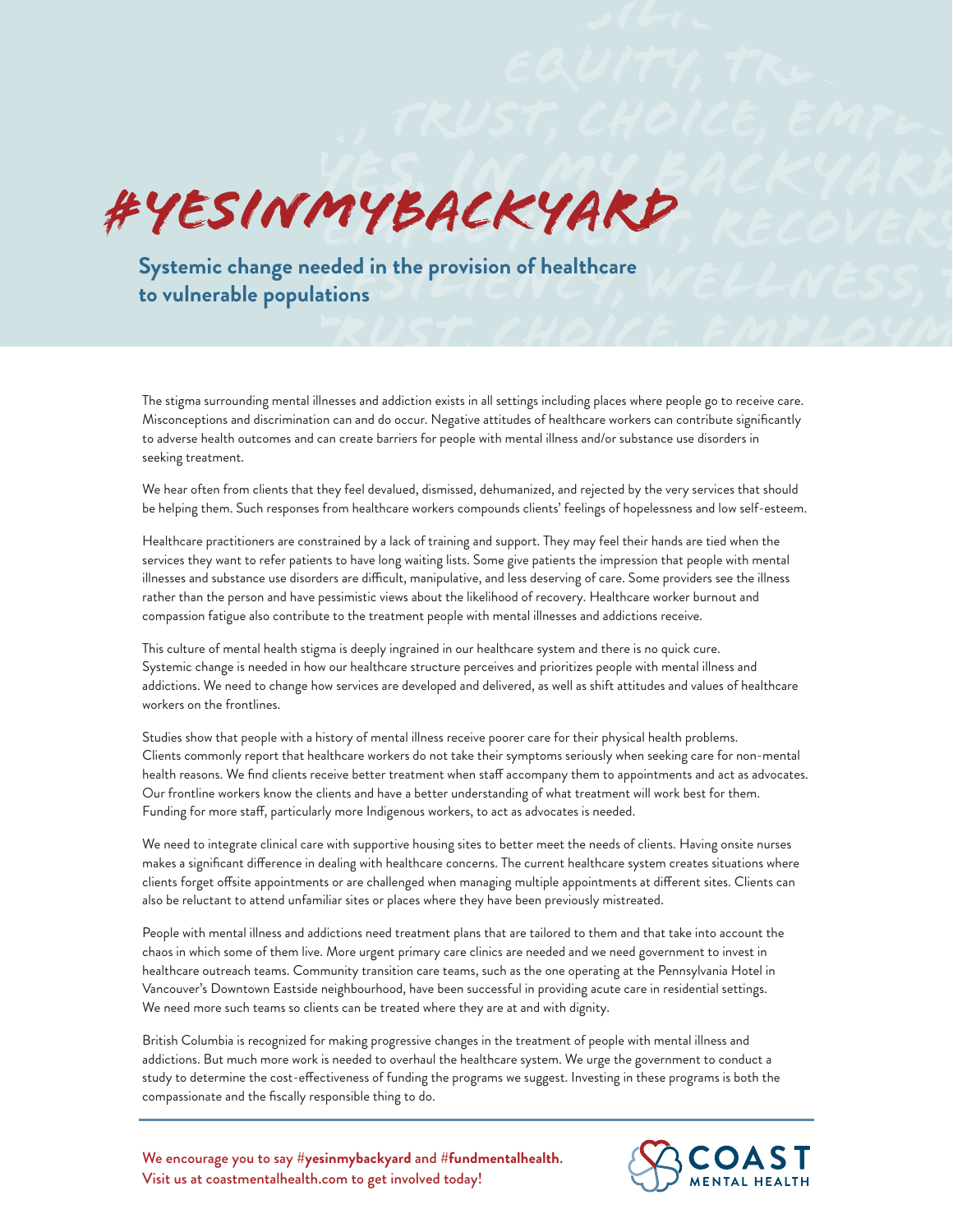## **EXPESINMYBACKYARD**, RECOVERY YES, IN MY BACKYARD #YesInMyBackyard

## **EXTERN FRUST, Permanent housing with mental health supports is key to quality of life and set of the set of the set of the set of the set of the set of the set of the set of the set of the set of the set of the set of the**

Housing is a fundamental human right and permanent housing with supports is essential for many people living with mental illness. Coast Mental Health provides services across a wide spectrum of the housing continuum, from connecting people who experience episodic and frequent homelessness to providing homes to those who can live more independently. Our goal is to provide as many clients as possible with permanent housing with mental health supports as this offers them longterm solutions as they integrate into a community. When housed permanently, clients feel secure and stable, which is vital for their recovery.

Our support services help clients develop independent living skills. Staff work closely with clients on goal planning and connect them with community resources. Volunteer opportunities and employment training are available as is assistance with education.

Coast Mental Health support services use the psychosocial rehabilitation (PSR) model. Its aim is to enable people to live full lives as independently as possible. PSR teaches emotional, cognitive, and social skills that help people live and work in their communities. It takes a holistic approach and places the person—not their illness—at the centre of the services provided.

We recognize there is no one size fits all model that will serve the needs of everyone. The level of support required is largely determined by the severity of a client's illness. Several of our sites offer 24/7 support with on site staff working closely with residents to promote their own recovery. Our experience confirms that housing with supports allows people to experience a sustainable recovery that can eventually lead to more independent living.

With permanent housing and supports, residents are better able to focus on their recovery and enjoy a better quality of life. There is a decrease in the day-to-day chaos caused by homelessness, substance use, and mental illness. Residents can make better life choices and they are more likely to deal with health issues.

Research confirms that supportive housing residents have better outcomes than those housed in temporary accommodation such as shelters. Data from surveys, ministry records, and interviews suggest these residents experience improved health, housing stability, social connections, connections to supports, access to income, a sense of safety, and fewer interactions with the justice system.

Permanent housing with supports is also an economic driver for communities, providing opportunities for primary and enhanced healthcare services and treatment programs. In emergency situations such as the COVID-19 pandemic, the essential services we provide to tenants have been instrumental in safeguarding communities. People with complex mental illnesses living without these vital supports often become overrepresented in the criminal justice system and fall through the cracks of our healthcare systems. Supporting people with mental health to live with dignity is instrumental in keeping our communities safe for everyone.

For the important reasons above, we ask government to consider the social and economic value of investing in permanent housing for people living with mental health challenges.

We encourage you to say **#yesinmybackyard** and **#fundmentalhealth**. Visit us at coastmentalhealth.com to get involved today!



TRUST, CHOICE, EMPLOYM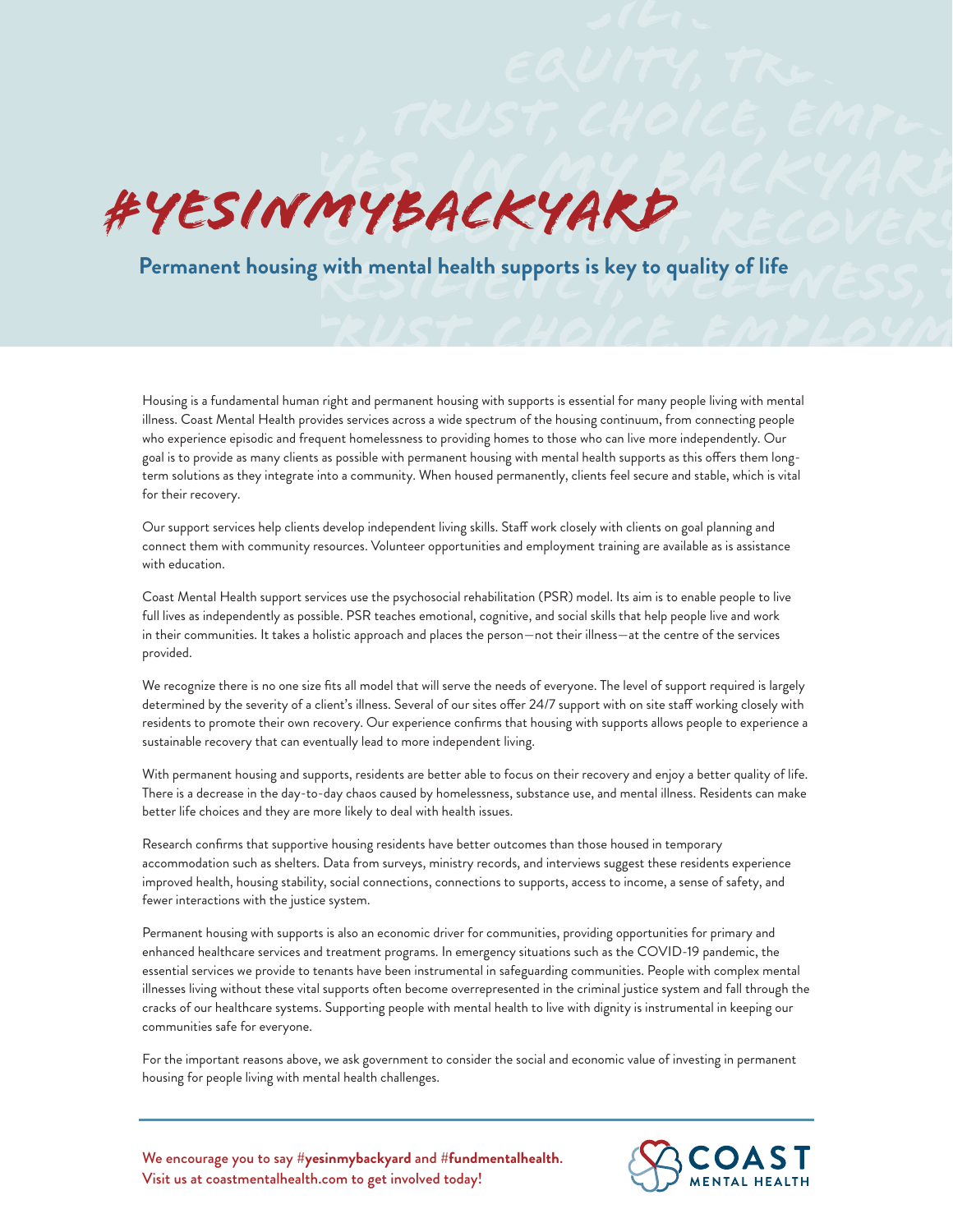

## **EQUITY, TRUST, CHOICE, AND TRUST, RECOVERY, RECOVERY, RECOVERY, RECOVERY, RECOVERY, RECOVERY, RECOVERY, RECOVERY, RECOVERY, RECOVERY, RECOVERY, RECOVERY, RECOVERY, RECOVERY, RECOVERY, RECOVERY, RECOVERY, RECOVERY, RECOVER**

Coast Mental Health provides numerous services for residents at its supportive housing sites and staff also refer clients to other vital resources available in the community. However, experience has taught us that clinical supports work best when they are readily available to clients. There is a great need for in-house supports such as physicians and nurses as well as onsite programming (e.g., psychosocial rehabilitation services, training, and employment) to assist people in drug recovery to prevent relapses and overdoses. Affordable housing combined with these intensive coordinated services can provide the assistance needed for people to maintain a stable home.

Coast Mental Health recently joined forces with Dr. Bill MacEwan, the former head of psychiatry at St. Paul's Hospital and a clinical professor in the Department of Psychiatry at UBC, to open a one-day-a-week psychiatric clinic for residents living in our Maple Ridge sites. The results are remarkable with the number of residents accessing mental health supports doubling since January 2021. Not only do clients receive an immediate connection to the supports they desperately need, Dr. MacEwan has knowledge of the needs and processes to help them manage their mental health. This is shared with our staff so they can better assist clients. The result? Better treatment outcomes.

This clinic demonstrates the difference greater government investment in in-house clinical supports could make. Non-profit housing providers urgently need access to more professional healthcare practitioners (doctors, nurses, psychiatrists, social workers, and counsellors) to provide in-house clinical supports to assist vulnerable populations living in our communities.

Our Maple Ridge sites have noted other successes. We advocated for funding for a seven-day-a-week nurse to support all three sites. Nurse services provide tenants with onsite assessments, guidance with medications, and referrals to much needed medical resources. Nursing expertise has been key to identifying medical issues that may require a physician and aiding in addressing ongoing medical and psychiatric concerns. Regular onsite physician visits are also happening that allow tenants to address primary health concerns they have ignored for years. As well, these visits allow the doctor to prescribe opioid replacement therapy medications. These and the other supports we offer our Maple Ridge residents have contributed to a significant decrease in drug-related deaths in the district, demonstrating that housing with onsite clinical mental health supports saves lives.

Research confirms that living without stable housing can drastically worsen a person's health. Residents with supportive housing that include clinical services use costly systems like visits to emergency departments less frequently. They are also less likely to be incarcerated. We call on government to calculate the savings that come from providing supportive housing with onsite clinical supports (reductions in the use of homeless shelters, emergency room visits, inpatient hospitalizations, stays in psychiatric hospitals, incarceration) and make the compassionate and practical investment in supporting mental wellbeing.

We encourage you to say **#yesinmybackyard** and **#fundmentalhealth**. Visit us at coastmentalhealth.com to get involved today!



TRUST, CHOICE, EMPLOYM